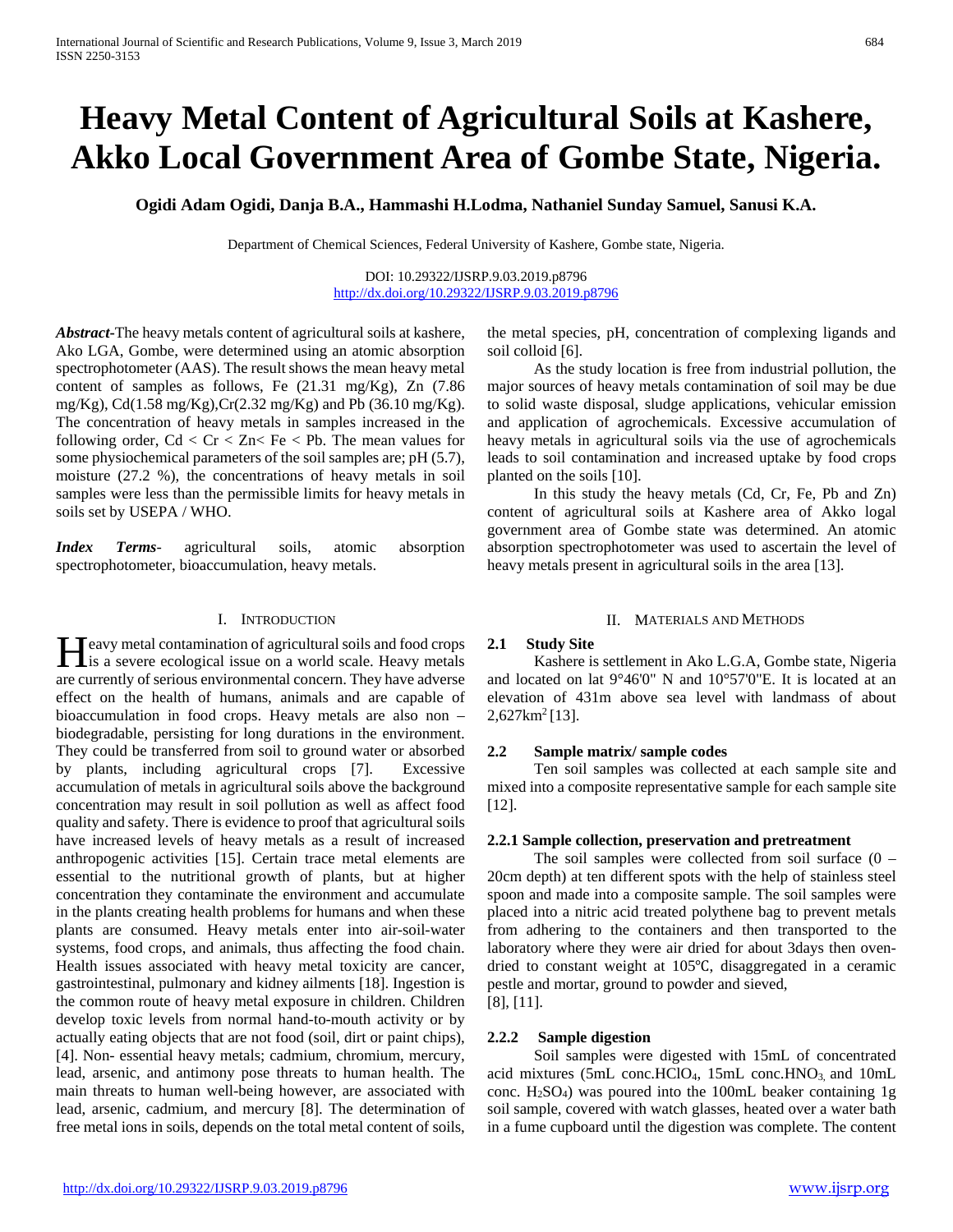of the beaker was then diluted to 100mL with de-ionized water and transferred to dispersing bottles for heavy metal analysis [11]*,* [19].

#### **2.3 Apparatus/ reagents**

 All glass ware, including sample bottles, burette, and pipettes used were washed cleaned and rinsed with HNO<sub>3</sub>, followed by distilled water to avoid errors arising from contamination. All reagents used were of analytical grade [2], [1].

#### **2.4 Physio-Chemical Parameters Determined**

| Sample site   | рH  | Moisture $(\%)$ |                     |
|---------------|-----|-----------------|---------------------|
| Model Farm    | 6.6 | 15.0            |                     |
| Jauro Dabel   | 7.1 | 20.5            | Physio-<br>chemical |
| Jauro Bose    | 6.2 | 40.3            |                     |
| Kunfayi Bille | 6.9 | 35.2            |                     |
| Garin Jauro   | 6.6 | 25.0            |                     |

parameters of samples determined in the course of study are as follows

# **2.4.1 Determination of pH**

 The pH of the soil samples was measured using a kelilong portable electronic pH meter (KL- 009 (1)). Just before the pH meter was used it was standardized with three buffer solutions of different pH values to serve as check for proper instrument response. Buffers with pH values of 2,7and 12 were used, About 20g air-dry tailing sample was mixed with 100mL of distilled water and in a 250mL volumetric flask, shaken for 1 hour and the pH measured [9].

# **2.4.2 Determination of Moisture content determination**

| Physiochemical<br>parameter | Mean | Max  | Min | Standard<br>Deviation |
|-----------------------------|------|------|-----|-----------------------|
| pΗ                          | 67   |      | 62  | 0.3                   |
| Moisture $(\%)$             | 27.2 | 40.3 | 15  | 10.4                  |
| .                           | __   |      | .   | - -                   |

 About 4g of sample was weighed into a previously weighed crucible, and then transferred into an oven set at 105℃ to dry to constant weight for 24 hours overnight. At the end of the 24 hours, the crucible plus sample was removed from the oven and transferred to desiccators, cooled for ten minutes and weighed. The moisture content of the sample was thus determined as below [12][13]

moisture content =  $\frac{W_1 - W_3}{W_1 - W_0} \times 100\%$  (1) Where, weight of empty crucible =  $W_0$ 

Weight of crucible + sample =  $W_1$ 

Weight of crucible + oven dried sample =  $W_3$ .

# **2.4.4 Method of Analysis**

 The method of analysis used in determining heavy metals content of samples is the atomic absorption spectrophotometric (AAS) method, due to its accessibility, specificity, wide range of application, low detection limit, and cost effectiveness (Ademoroti, 1996). The heavy metal content of the samples where

#### III. RESULTS /DISCUSSION

determined using an atomic absorption spectrometer (AAS),

# **3.1 Physio-Chemical Parameters of Samples 3.1.1 pH of Soils**

Perkin Elmer 400ASS [13].

 The pH of soil sample at Kashere ranged from 6.2 to 7.1. The maximum pH value was at Jauro Dabel and the minimum value was at Jauro Bose. the pH of soils at Kashere except for Jauro Dabel (slightly neutral) where moderately acidic and similar to the pH range of soils used for irrigation farming at the banks of River Benue at Makurdi, Central Nigeria reported by Ogidi, (2015) but higher than the mean value (3.1) at dump sites at Makurdi metropolis reported by Agber and Tsaku, (2013). The mean pH values of soils in this study is higher than the minimum value of 5.4 and lower than 9.8 for soils around Ashaka cement factory in Gombe, Eastern Nigeria reported by Buba et al., (2016). The pH of soils in this study is favorable for the growth of food crops. Heavy metal ions are more mobile in acidic conditions; heavy metals are freely available and absorbed by plants from the soil at this condition [16].

# **3.1.2 Moisture Content of Soils**

 The moisture content of soils at Kashere ranged from 15.0% to 40.3%. The maximum moisture content of soil was at Jauro Bose and the minimum was at Model Farm. The mean percentage (%) moisture content of soils in the study was more than the value range of 3.1-4.6 % for soils around dump sites at Makurdi, Central Nigeria reported by Agber and Tsaku (2013), **Table 1;** Physicochemical Parameters of Soil Samples at Kashere.

**Table 2:** Statistics of Physicochemical Parameters

# (a)  $Max = Maximum$ , (b)  $Min = Minimum$

# **3.2 Heavy Metal Content of Soils**

#### **3.2.1 Cadmium**

 Cadmium content of soils in this study with mean value of 1.58 mg/Kg was within the range value for soils at Pindiga, Akko local government area Gombe, Nigeria reported by Ogidi et al., (2019), but higher than the values  $(0.48 - 0.64 \text{mg/Kg})$  for irrigated soils in Gombe state, Nigeria reported by Babangida *et al.*, (2017) and by Ibrahim *et al*., (2014) also higher than the maximum value 0.551 mg/kg at Mwazan Region in Tanzania reported by Kisamo, (2003), but less than the recommended limit for soil (85 mg/kg) set by USEPA. Cd has no essential to the health of humans and animal, at higher concentrations in organisms above the recommended limits it is toxic [12].

# **3.2.2 Chromium**

 The mean value of Cr in this study (2.3mg/Kg), is higher than the value  $(0.29 - 0.74 \text{ mg/Kg})$  for irrigated soils in Gombe state, Nigeria reported by Babangida *et al.,* (2017), than the value for soils at Pindiga, Akko local government area Gombe, Nigeria reported by Ogidi et al., (2019) but less Than the mean concentration of Cr in soils  $(8.87 \pm 8.1 \text{mg/kg})$  at Makurdi reported by Ogidi, (2015), less than the maximum value 31.2 mg/kg at Mwazan Region in Tanzania reported in Kisamo, (2003), 3.12 mg/kg at Keritis, Chania, Greece reported in Papafilippaki1, *et al.*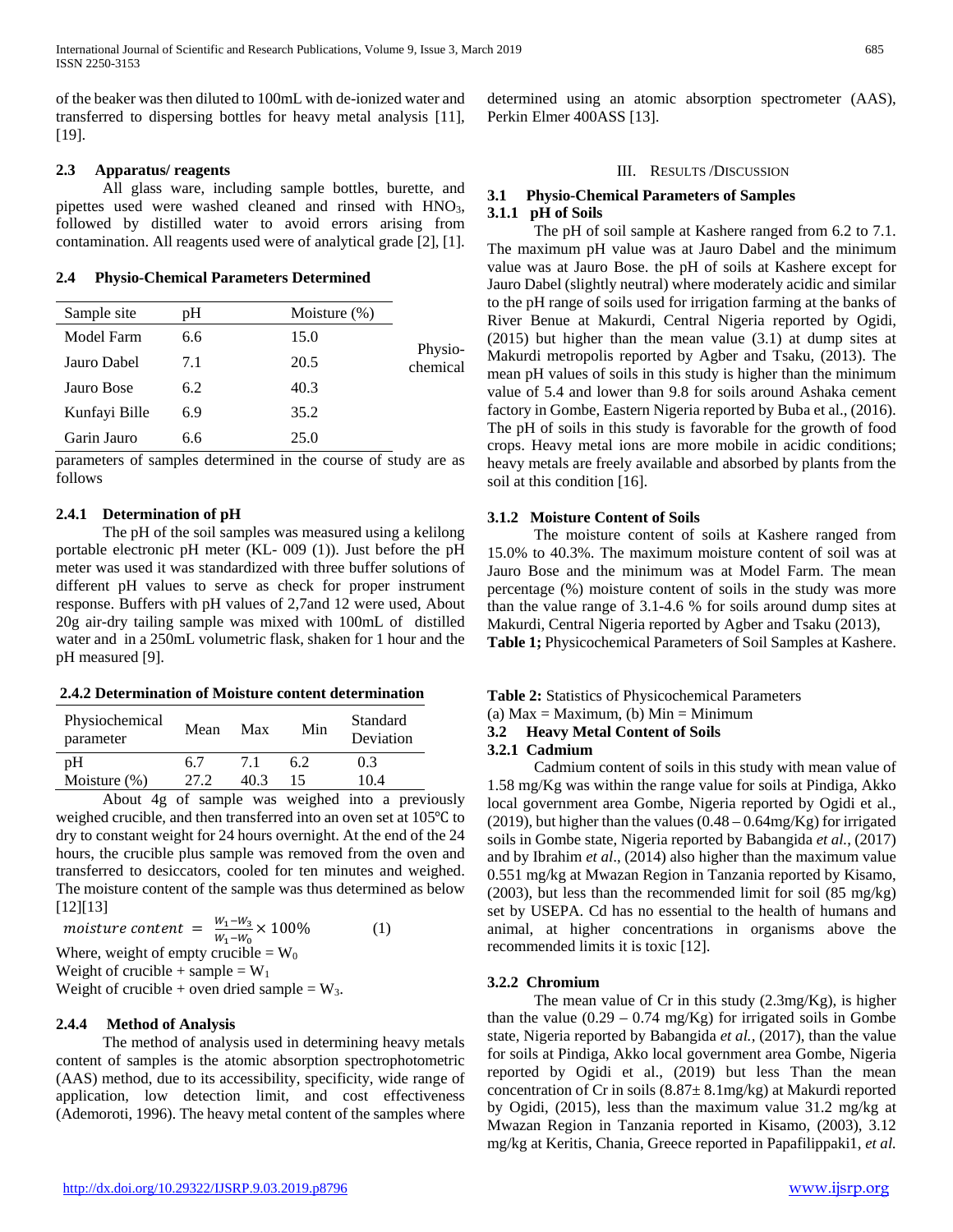(2007), but less than the recommended limit for soil (3000 mg/kg) set by USEPA. Significant sources of Cr released to soils include industrial / agricultural waste, atmospheric fallout, organic compost manures, and agrochemicals. Excessive concentration in soils has adverse implication on the health of humans and animals due to it bioaccumulation in plants [12].

#### **3.2.3 Iron**

 Iron in agricultural soils in this study has a mean concentration of 21.31 mg/Kg and this falls within the range  $(13.14 - 27.01 \text{ mg/Kg})$  for irrigated soils in Gombe state, Nigeria reported by Babangida *et al*., (2017). was greater than the maximum value 2.79 mg/kg at Mwazan Region in Tanzania reported by Kisamo, (2003), but less than the mean concentration of Fe in soil (746± 245 mg/kg) for soils at Makurdi, North Central Nigeria reported by Ogidi, (2015) and in soils at Pindiga, Akko local government area Gombe, Nigeria reported by Ogidi et al., (2019). Extreme concentrations of ion in soils can create mineral nutrient imbalance through antagonistic effects on the uptake of certain essential metals like K and Zn [14]. **3.3.4 Lead**

| Metal   | Mean  | Maximum | Minimum | Standard  |
|---------|-------|---------|---------|-----------|
|         |       |         |         | deviation |
| Cd      | 1.58  | 2.00    | 1.10    | 0.35      |
| Cr      | 2.32  | 3.60    | 1.20    | 0.99      |
| Fe      | 21.31 | 52.00   | 0.56    | 23.35     |
| Pb      | 36.10 | 59.90   | 16.20   | 16.70     |
| $Z_{n}$ | 7 86  | 15.70   | 5.20    | 4 42.     |

 The concentration of Pb in soils has a mean value of 36.10 mg/Kg this is higher than the values  $(2.67 - 5.23 \text{ mg/Kg})$  for irrigated soils in Gombe state, Nigeria reported by Babangida *et al*., (2017), 3.98mg/kg reported in Papafilippaki1, *et al.* (2007), the mean concentration of Pb in soil  $(33.6 \pm 16.5 \text{ mg/kg})$  for soils at Makurdi, North Central Nigeria reported by Ogidi, (2015), but less than the recommended limit for soils set by USEPA. Excess Pb content of soils above regulatory limits create serious health hazards to both humans and animals due to its ability to bioaccumulate in soft tissues creating organ and tissue failures [12].

# **3.2.5 Zinc**

 Zn content of soils in this study has a mean value of 7.86 mg/Kg which is within the range  $(7.61 - 14.69 \text{ mg/Kg})$  for irrigated soils in Gombe state, Nigeria reported by Babangida *et al.*, (2017), , less than the mean concentration of Zn in soil (55.9 $\pm$ 21.0 mg/kg) for soils at Makurdi, North Central Nigeria reported by Ogidi, (2015), and the value 137mg/kg at Mwazan Region in Tanzania reported by Kisamo, 2003. The Zn content of soils in this study was within the natural range  $(10 - 300 \text{ mg/Kg})$  for soils reported by Eddy *et al.,* (2004) and below the regulatory limit of Zn in soils (50mg/Kg) set by WHO (2007) but higher than the value for soils at Pindiga, Akko local government area Gombe, Nigeria reported by Ogidi et al., (2019). High concentration of Zn in soil food crops does not constitute any serious toxicity hazard to humans or animals consuming them but often zinc contaminated soils are also contaminated with non essential elements such as Cd and Pb [7].



**Figure 1:** Heavy Metal Content of Soil Samples at Kashere. **Table 3:** Statistics of Heavy Metal Content of Kashere

#### **3.3 Heavy Metals Trends in Soils**

 The heavy metal trend in soils was the same for Jauro Dabel, Kunfayi Bille and Garin Jauro which is the same as the trend for heavy metals at Kashere using the mean concentration values of the metals. For all sample sites Pb had the highest concentration. Fe had the least concentration in soils at Model Farm; Cd had the least concentration at the remaining study sites. The heavy metal trends in soils at study sites at kashere are as follows;

Model Farm: Fe < Cr < Cd < Zn< Pb, Jauro Dabel: Cd < Cr < Zn< Fe < Pb, Jauro Bose: Cd < Fe < Cr < Zn< Pb, Kunfayi Bille:  $Cd < Cr < Zn < Fe < Pb$ , Garin Jauro:  $Cd < Cr < Zn < Fe < Pb$ . Kashere:  $Cd < Cr < Zn < Fe < Pb$ .

#### IV. CONCLUSION/ RECOMMENDATIONS

#### **4.1 Conclusion**

 The study indicates that the pH of soils at study areas from Ako LGA, Gombe state, Eastern Nigeria is moderately acidic, and this pH value is good enough for agricultural activities by enhancing the availability and mobility of mineral nutrients in the soil. The moisture content of the soils also encourages the growth of microorganisms in the soils and also aid in soil mobility of nutrients within the soil. The study shows the presence of heavy metals in agricultural soils at study sites at levels below the regulatory limits set by WHO and USEPA. Cd has the lowest concentration while Pb had the highest concentrations in the soils, but Cd and Pb which are non-essential and highly toxic above the permissible limits have concentrations below the regulatory limits. Thus the soils are safe for cultivation of food crops since they are free of heavy metal contaminations.

#### **4.2 Recommendations**

 Heavy metals poisoning is of great concern to man and the environment, thus there is need to monitor the heavy metal content of soils on regular bases. The government needs to enforce regulations against the illegal dumping of refuse, metallic waste,